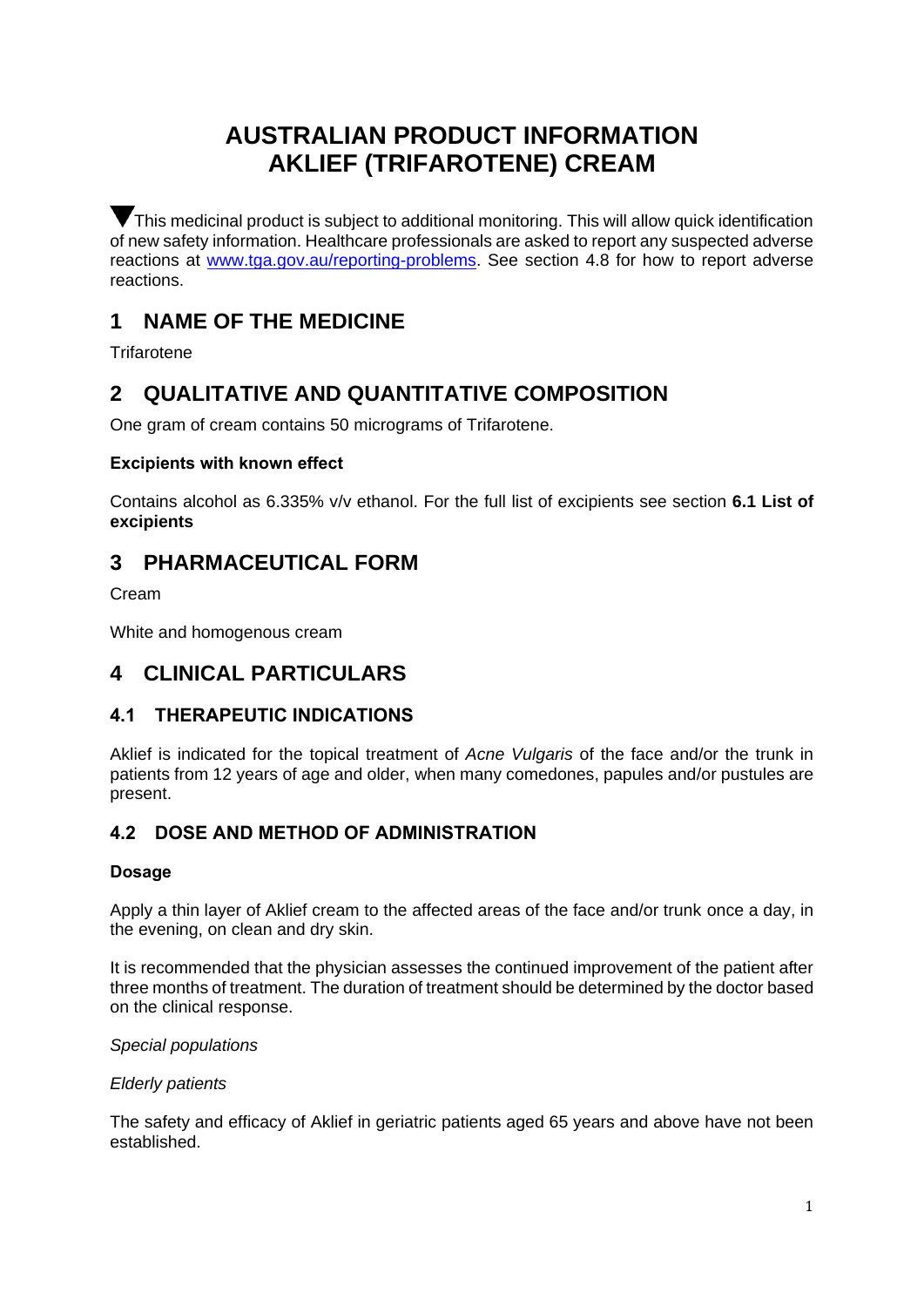#### **Renal impairment and Hepatic impairment**

Aklief has not been studied in patients with renal and hepatic impairment.

#### *Paediatric population*

The safety and efficacy of Aklief in children below 12 years old have not been established.

#### Method of administration

For topical use only.

Before using the pump for the first time, prime it by pressing down several times until a small amount of medicine is dispensed (up to 10 times maximum). The pump is now ready to use.

Apply a thin layer of Aklief cream to the affected areas of the face (forehead, nose, chin and right and left cheeks) and all affected areas of the trunk once a day, in the evening, on clean and dry skin:

- One pump actuation should be enough to cover the face (i.e. forehead, cheeks, nose, and chin).
- Two pump actuations should be enough to cover the upper trunk (i.e. reachable upper back, shoulders and chest). One additional pump actuation may be used for middle and lower back if acne is present.

Patients should be instructed to avoid contact with the eyes, eyelids, lips and mucous membranes and to wash their hands after applying the medicinal product.

The use of a moisturiser is recommended as needed from the initiation of treatment, while allowing sufficient time before and after the application of Aklief cream to allow the skin to dry.

### **4.3 CONTRAINDICATIONS**

- Pregnancy (see section 4.6)
- Women planning a pregnancy
- Hypersensitivity to the active substance or to any of the excipients listed in section 6.1.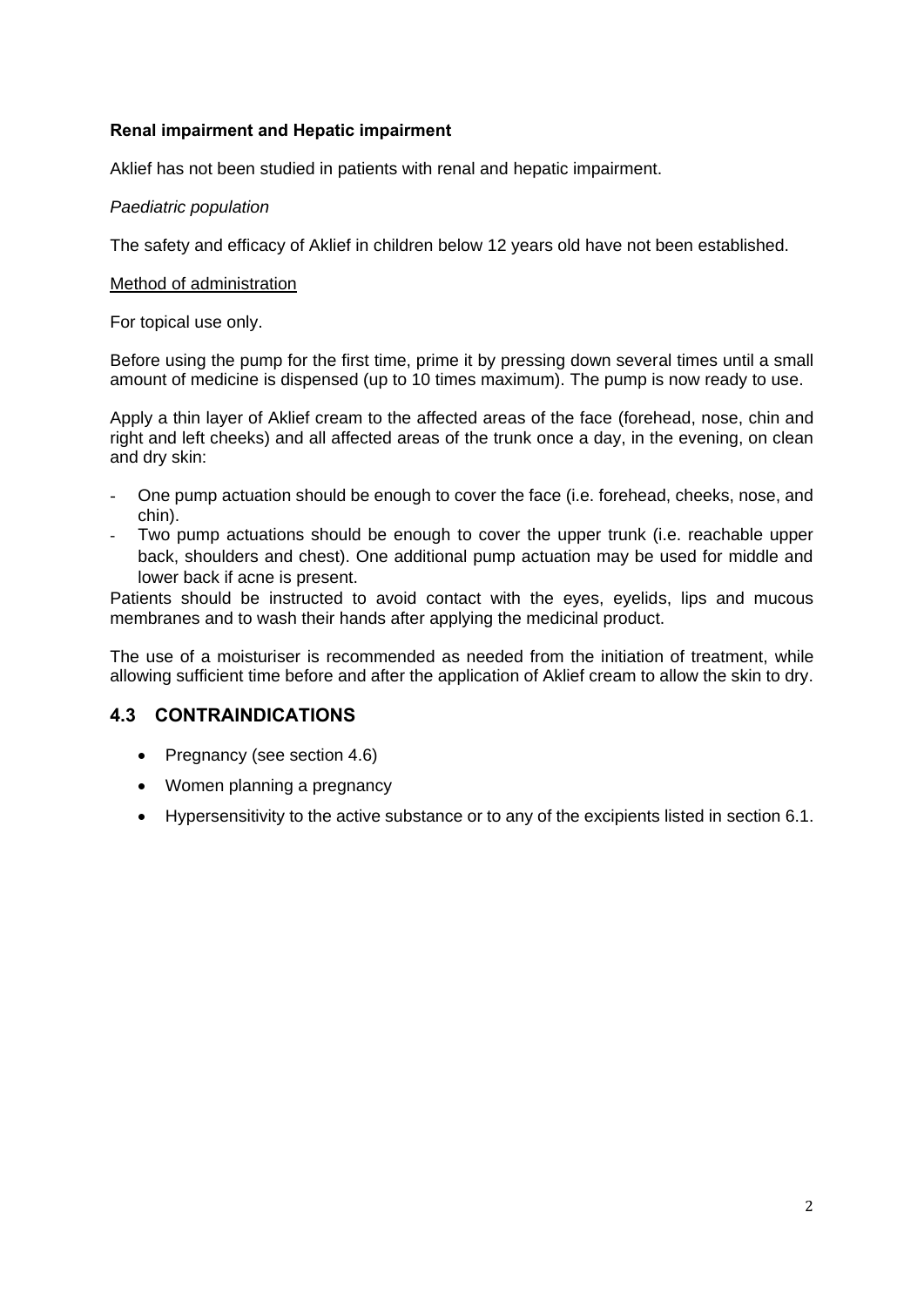## **4.4 SPECIAL WARNINGS AND PRECAUTIONS FOR USE**

Erythema, scaling, dryness, and stinging/burning may be experienced with use of Aklief cream (see section 4.8). To mitigate the risk of such reactions, patients should be instructed to use a moisturiser from the initiation of treatment, and, if appropriate, reduce the frequency of application of Aklief cream, or suspend use temporarily. Despite mitigation measures, if severe reactions persist the treatment may be discontinued.

The product should not be applied to cuts, abrasions, eczematous or sunburnt skin.

As with other retinoids, use of "waxing" as a depilatory method should be avoided on skin treated with Aklief.

If a reaction suggesting sensitivity to any component of the formula occurs, the use of Aklief should be discontinued. Caution should be exercised if cosmetics or acne medications with desquamative, irritant or drying effects are concomitantly used with the medicinal product, as they may produce additive irritant effects.

Aklief should not come into contact with the eyes, eyelids, lips, or mucous membranes. If the product enter the eye, wash immediately and abundantly with lukewarm water.

Excessive exposure to sunlight, including sunlamps or phototherapy should be avoided during the treatment. An increased risk of sunburn was reported in 1.7% of the children, compared to 0.7% of the adults. Use of a broad-spectrum, water-resistant sunscreen with a Sun Protection Factor (SPF) of 30 or higher and protective clothing over treated areas is recommended when exposure cannot be avoided.

This product contains propylene glycol that may cause skin irritation.

#### **Use in the elderly**

No data available.

#### **Paediatric use**

The safety of Aklief in children below 12 years old has not been established.

#### **Effects on laboratory tests**

No data available.

#### **4.5 INTERACTIONS WITH OTHER MEDICINES AND OTHER FORMS OF INTERACTIONS**

#### Effect of Aklief cream on other medicinal products

A clinical drug-drug interaction study has shown that topical application of trifarotene did not affect the circulating concentrations of hormonal contraceptives (ethinylestradiol and levonorgestrel) administered by oral route.

#### Effect of other medicinal products on Aklief cream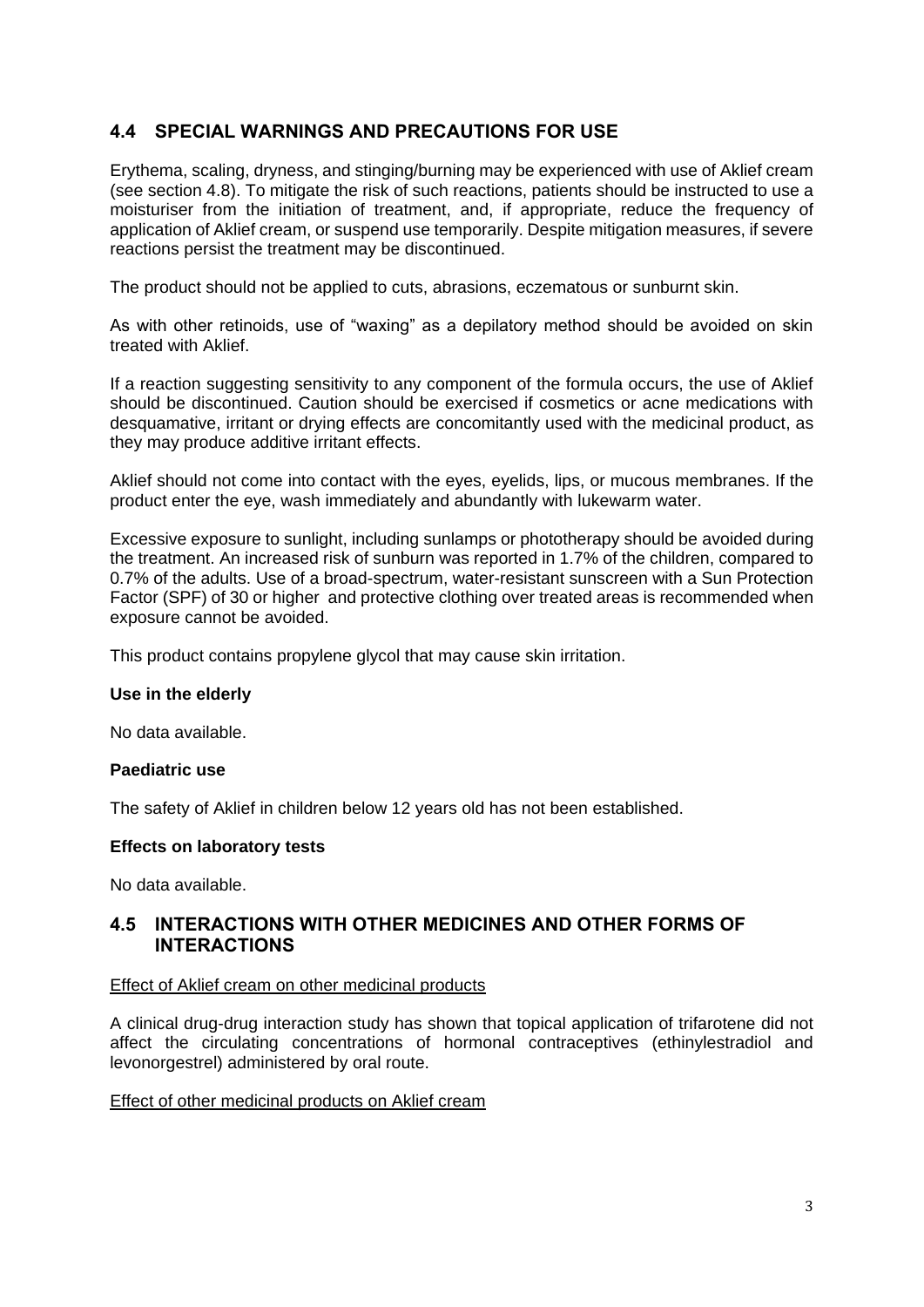No clinical drug-drug interaction studies were performed to assess effects of other drugs on trifarotene systemic levels (see section 5.2).

There is no data on the *pharmacodynamic* interaction potential of trifarotene. Caution should be exercised if cosmetics or acne medications with desquamative, irritant or drying effects are concomitantly used with the medicinal product, as they may produce additive irritant effects (see section 4.4).

#### Pharmacokinetic drug interaction potential

In vitro studies show that Aklief cream at the concentrations achieved systemically after topical administration did not inhibit the CYP450 isoenzymes CYP1A2, 2B6, 2C8, 2C9, 2C19, 2D6 and 3A4, and did not induce CYP1A2, 2B6, or 3A4.

In vitro studies have shown that Aklief cream at the concentrations achieved systemically after topical administration did not inhibit either MATE, OATP, OAT or OCT uptake transporters or BCRP, PgP, BSEP or MRP efflux transporters.

#### Effect of Aklief cream on other medicinal products

A clinical drug-drug interaction study has shown that topical application of trifarotene did not affect the circulating concentrations of hormonal contraceptives (ethinylestradiol and levonorgestrel) administered by oral route.

#### Effect of other medicinal products on Aklief cream

No clinical drug-drug interaction studies were performed to assess effects of other drugs on trifarotene systemic levels (see section 5.2).

There is no data on the pharmacodynamic interaction potential of trifarotene. Caution should be exercised if cosmetics or acne medications with desquamative, irritant or drying effects are concomitantly used with the medicinal product, as they may produce additive irritant effects (see section 4.4).

## **4.6 FERTILITY, PREGNANCY AND LACTATION**

Orally administered retinoids have been associated with congenital abnormalities. When used in accordance with the prescribing information, topically administered retinoids are generally assumed to result into low systemic exposure due to minimal dermal absorption. However, there could be individual factors (e.g. damaged skin barrier, excessive use) that contribute to an increased systemic exposure.

It is difficult to determine the exact time frame in which a patient's system would be completely free of trifarotene. The clinical pharmacology results demonstrated that trifarotene 50 μg/g cream under maximal use conditions for 4 weeks in patient with acne vulgaris had a low systemic exposure, being non-quantifiable in most of the subjects. However, the daily application of 100 μg/g cream for 4 weeks resulted in quantifiable drug levels, but still with a low systemic exposure, with a short terminal half-life ranging from 2.4 to 9.1 hours and without accumulation after repeated topical application. One could assume that nearly all the drug would be gone after approximately 3.5 days following the last application. In three and a half days, over 9 half-lives will have been completed. It takes about 5 half-lives for 97% of a drug to be eliminated and 7 half-lives for about 99% of a drug to be eliminated.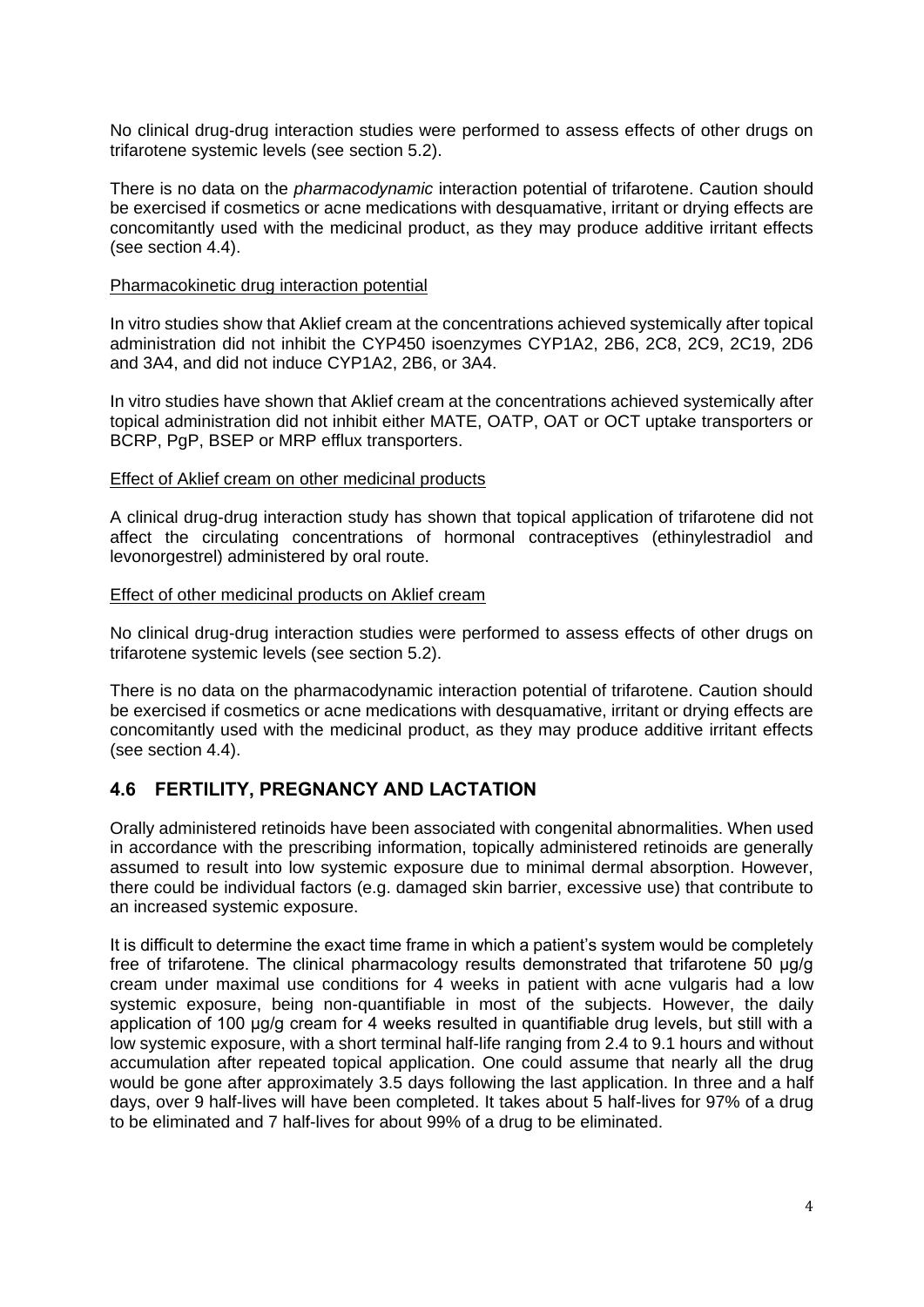#### **Effects on fertility**

No human fertility studies were conducted with Aklief.

Trifarotene showed no adverse effects on functional fertility in rats administered orally at exposures of approximately 1755 (males) and 1726 (females) times the 2 g dose in humans. However, after oral administration to dogs, Germ cell degeneration with pyknotic/apoptotic germ cells was evident from the lowest dose tested of 0.2 mg/kg/day corresponding to a systemic exposure 1368 times higher than those observed in humans. All animals with this finding also showed hypospermatogenesis and debris in the epididymides. The findings did not completely recover after 8 weeks, suggesting an extended and possibly chronic effect. As these effects were noted also at the lowest dose tested, the relevance of the findings for lower doses is unknown.

#### **Use in pregnancy**

#### Category D

Aklief is contraindicated (see section 4.3) during pregnancy or in women planning a pregnancy.If the product is used during pregnancy, or if the patient becomes pregnant while taking this drug, treatment should be discontinued.

In animal reproduction studies, oral administration of trifarotene in pregnant rats and rabbits during organogenesis was teratogenic and embryotoxic at exposures (AUC) that were >800 times those observed in humans at the maximum recommended human dose (MRHD) of 2 g. Trifarotene was not teratogenic in rats and rabbits at systemic exposures corresponding to approximately 500 and 90-times, respectively, those observed in humans.

#### **Use in lactation**

It is unknown whether trifarotene or its metabolites are excreted in human milk.

Available data in animals have shown excretion of trifarotene and/or its metabolites in milk.

A risk to the suckling child cannot be excluded.

A decision must be made whether to discontinue breast-feeding or to discontinue/abstain from Aklief therapy taking into account the benefit of breast-feeding for the child and the benefit of therapy for the woman.

To avoid the risk of ingestion by, and/or contact exposure of, an infant, nursing women should not apply Trifarotene cream to the chest or breast area.

### **4.7 EFFECTS ON ABILITY TO DRIVE AND USE MACHINES**

The effects of trifarotene on a person's ability to drive and use machines were not assessed as part of its registration.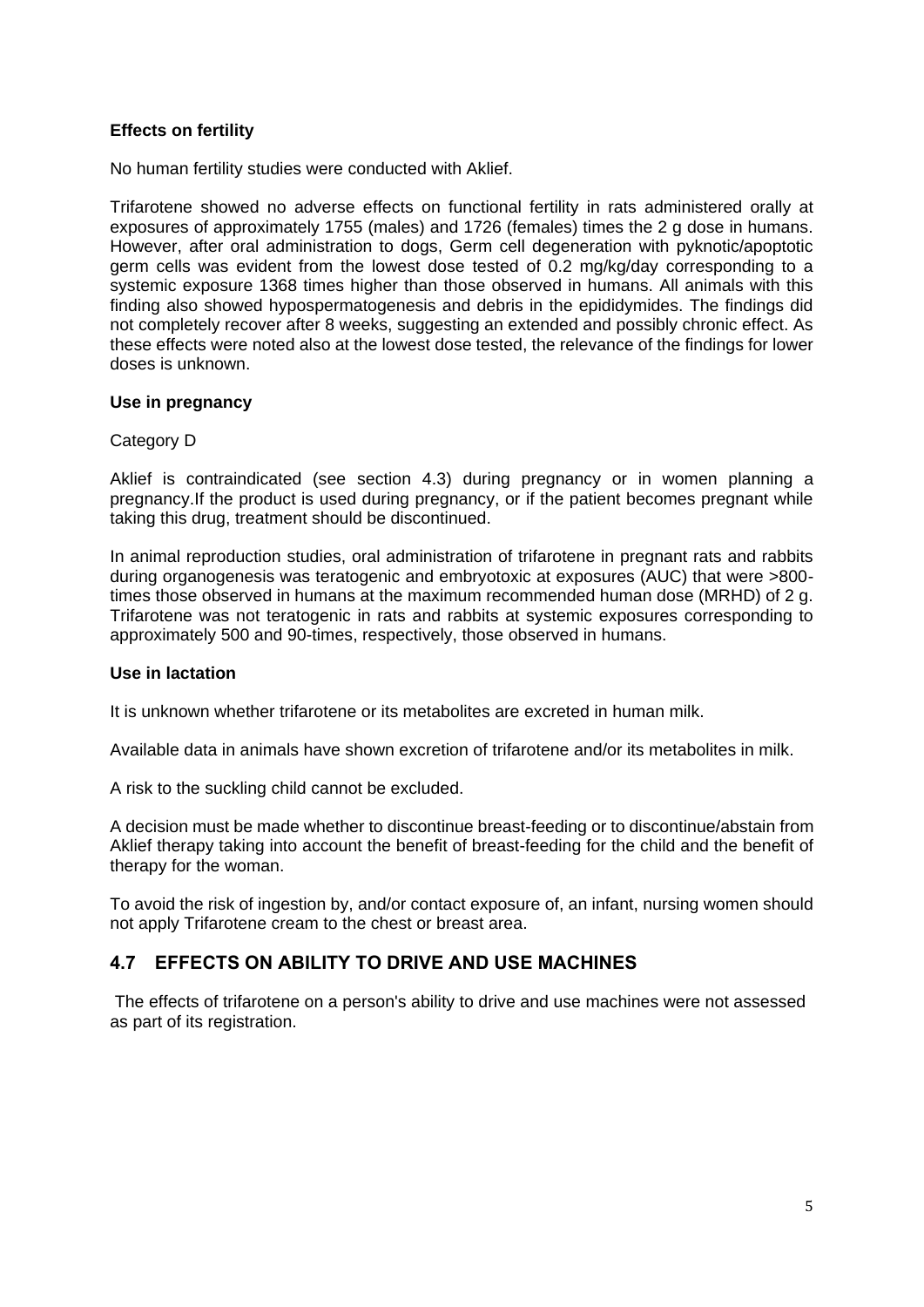## **4.8 ADVERSE EFFECTS (UNDESIRABLE EFFECTS)**

#### Summary of safety profile

In the pivotal Phase 3 clinical studies (18251 and 18252), 331 (27.1%) subjects in the Aklief cream group reported 587 treatment-emergent adverse events (TEAEs) compared with 240 (20.0%) subjects in the Vehicle Cream group who reported 338 TEAEs.

Most common TEAEs (i.e., TEAEs reported in at least 1% of subjects in any treatment group were reported by 206 (16.9%) subjects in the Aklief cream group (total of 297 TEAEs) and in 116 (9.7%) subjects in the Vehicle Cream group (total of 140 TEAEs), as shown in the table 1 below.

#### **Table 1 Adverse events reported by ≥1% of patients during treatment with Aklief cream in Phase 3 vehicle-controlled studies**

| <b>System Organ Class/Prefered Term</b>              | Vehicle cream<br><b>Aklief cream</b><br>(N=1220)<br>$(N=1200)$ |          |
|------------------------------------------------------|----------------------------------------------------------------|----------|
| General disorders and administration site conditions |                                                                |          |
| Application site irritation                          | 84 (6.9)                                                       | 4(0.3)   |
| Application site pruritus                            | 29(2.4)                                                        | 10(0.8)  |
| <b>Infections and infestations</b>                   |                                                                |          |
| Nasopharyngitis                                      | 50(4.1)                                                        | 56 (4.7) |
| Upper respiratory tract infection                    | 19 (1.6)                                                       | 16 (1.3) |
| Influenza                                            | 11(0.9)                                                        | 18 (1.5) |
| Injury, poisoning and procedural complications       |                                                                |          |
| Sunburn                                              | 33(2.7)                                                        | 6(0.5)   |
| Nervous system disorders                             |                                                                |          |
| Headache                                             | 16 (1.3)                                                       | 16 (1.3) |

Local cutaneous reactions such as erythema, scaling, dryness, and stinging/burning) were collected separately from other adverse events as a measure of local tolerance. These cutaneous reactions are very common and of mild, moderate and severe intensity for up to 39%, 29.7% and 6.2% of patients, respectively on the face. On the trunk, up to 32.9%, 18.9%, 5.2% of patients had mild, moderate and severe reactions respectively. The maximum severity typically occurred at Week 1 for the face, and at Week 2 to 4 for the trunk, and decreased with continued use of the medication (see section 4.4).

The most "commonly" reported adverse reactions as described below in Table 2 are application site irritation, application site pruritus and sunburn, occurring in 1.2% to 6.5% of patients treated with Aklief cream in clinical studies.

#### Tabulated summary of adverse reactions:

Adverse reactions reported in the 12-week vehicle-controlled Phase 3 studies in 1220 patients treated with Aklief cream (and for which the rate for Aklief cream exceeds the rate for vehicle cream) are presented in Table 2.

The adverse reactions are classified by System Organ Class and frequency, using the following convention: very common ( $\geq$  1/10), common ( $\geq$  1/100 to < 1/10), uncommon ( $\geq$ 1/1,000 to 1 < 100), rare (≥ 1/10,000 to < 1/1,000), very rare (< 1/10,000), not known (cannot be estimated from the available data).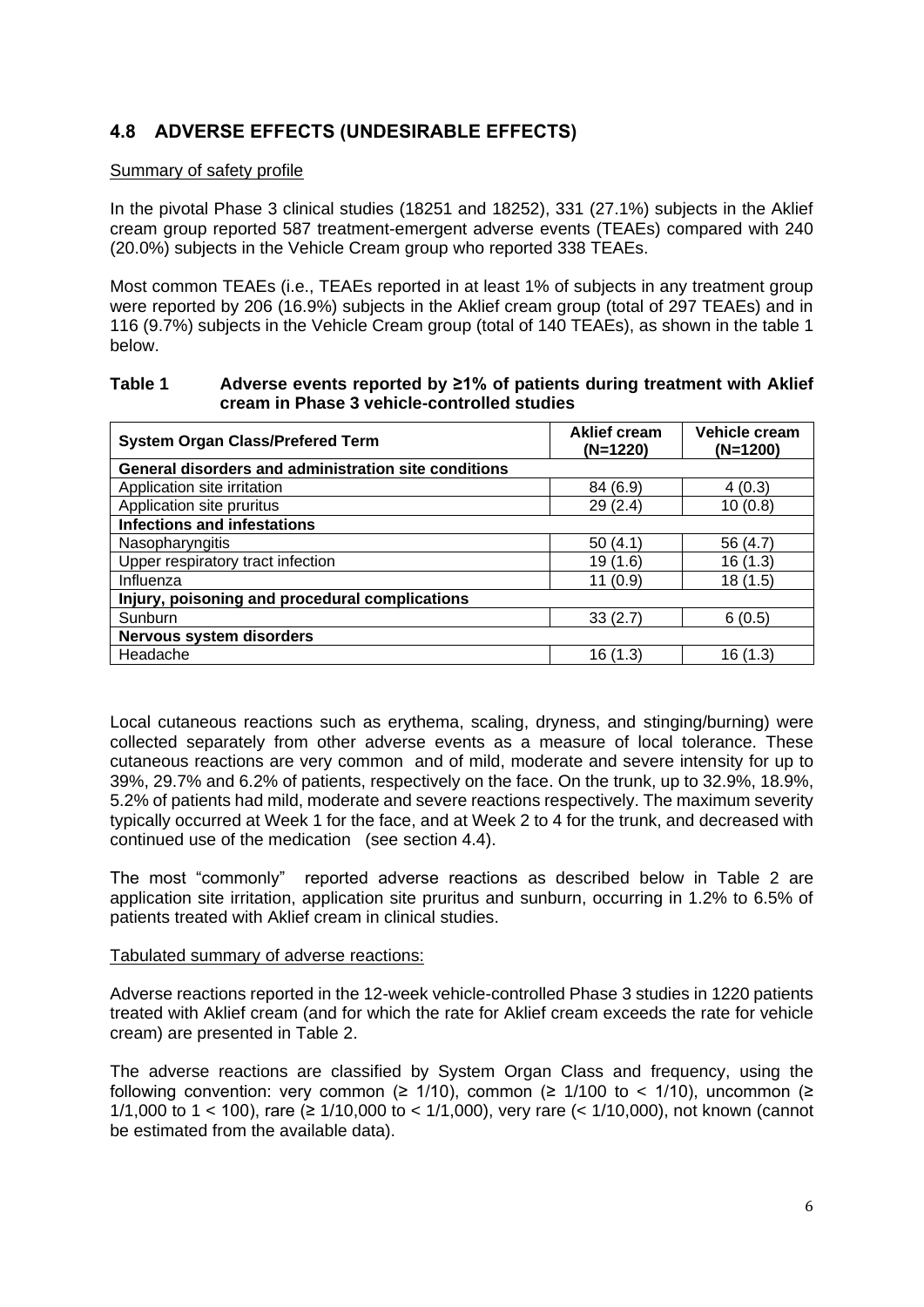#### **Table 2 Adverse reactions**

| <b>System Organ Class</b>                      | <b>Frequency</b> | <b>Adverse reactions</b>        |
|------------------------------------------------|------------------|---------------------------------|
| General disorders and administration site      | Common           | Application site irritation     |
| conditions                                     |                  | Application site pruritus       |
|                                                | Uncommon         | Application site pain           |
|                                                |                  | Application site dryness        |
|                                                |                  | Application site discolouration |
|                                                |                  | Application site erosion        |
|                                                |                  | Application site rash           |
|                                                |                  | Application site swelling       |
|                                                | Rare             | Application site erythema       |
|                                                |                  | Application site urticaria      |
|                                                |                  | Application site vesicles       |
| Injury, poisoning and procedural complications | Common           | Sunburn                         |
|                                                |                  |                                 |
| Skin and subcutaneous tissue disorders         | Uncommon         | Skin irritation                 |
|                                                |                  | Acne                            |
|                                                |                  | Dermatitis allergic             |
|                                                |                  | Erythema                        |
|                                                | Rare             | Eczema asteatotic               |
|                                                |                  | Seborrheic dermatitis           |
|                                                |                  | Skin burning sensation          |
|                                                |                  | <b>Skin fissures</b>            |
|                                                |                  | Skin hyperpigmentation          |
| Eye disorders                                  | Rare             | Eyelid exfolliation             |
|                                                |                  | Eyelid oedema                   |
| Gastrointestinal disorders                     | Rare             | <b>Cheilitis</b>                |
| Vascular disorders                             | Rare             | Flushing                        |

#### **Reporting suspected adverse effects**

Reporting suspected adverse reactions after registration of the medicinal product is important. It allows continued monitoring of the benefit-risk balance of the medicinal product. Healthcare professionals are asked to report any suspected adverse reactions at [www.tga.gov.au/reporting-problems](http://www.tga.gov.au/reporting-problems) via the national reporting system listed in Appendix V.

### **4.9 OVERDOSE**

Aklief is for once-daily topical use only.

If the medication is applied excessively, no more rapid or better results will be obtained and marked redness, scaling, or skin discomfort may occur. In this event, discontinue use and wait until the skin has recovered.

In case of accidental ingestion, appropriate symptomatic measures should be taken. Chronic ingestion of the drug may lead to the same side effects as those associated with excessive oral intake of vitamin A.

For information on the management of overdose, contact the Poisons Information Centre on 131126 (Australia).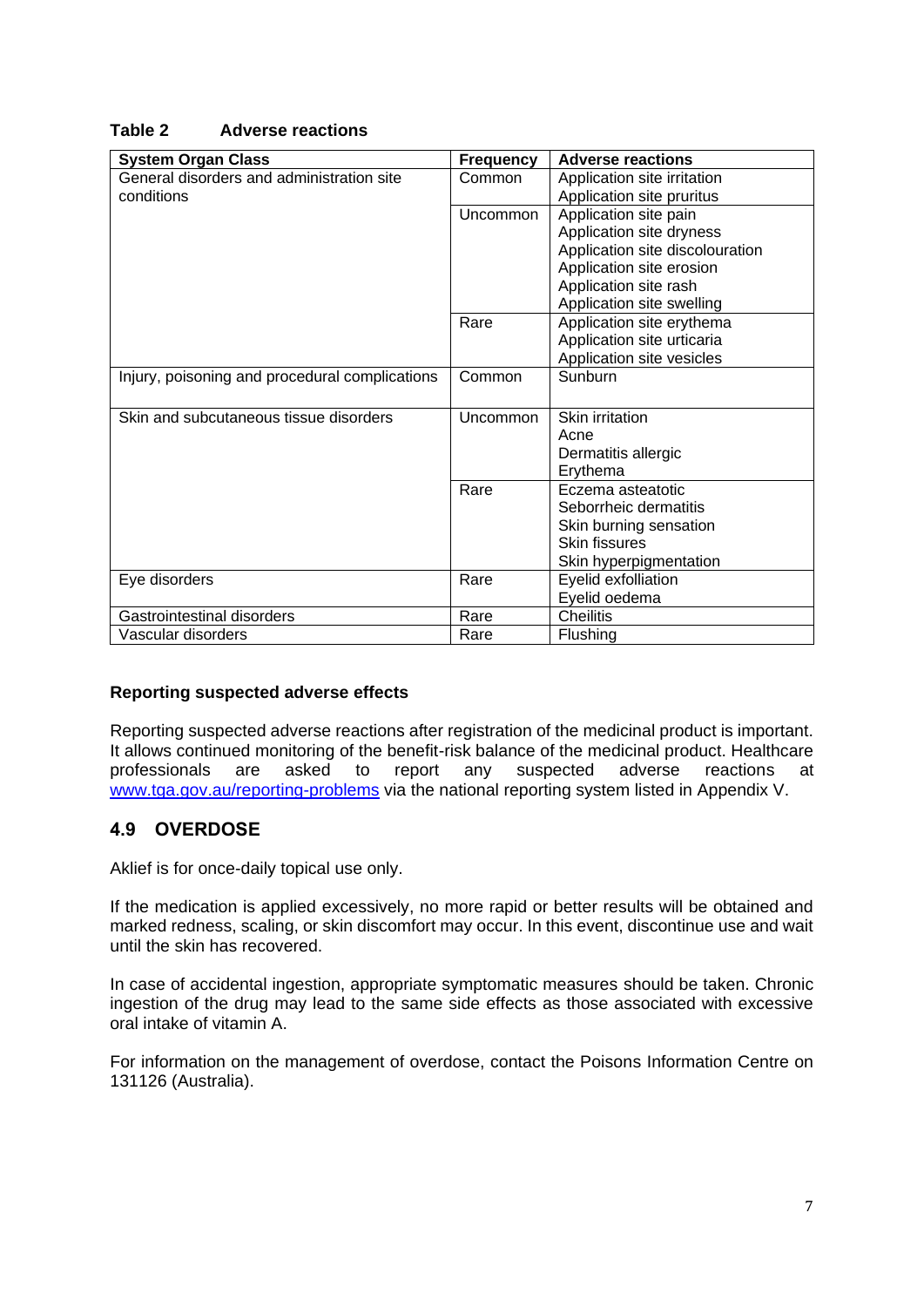# **5 PHARMACOLOGICAL PROPERTIES**

## **5.1 PHARMACODYNAMIC PROPERTIES**

**Pharmacotherapeutic group:** Retinoids for topical use in acne, ATC code: D10AD06

#### **Mechanism of action**

Aklief cream contains 50 micrograms (mcg/g) (w/w) trifarotene, which is a chemically stable, terphenyl acid derivative with retinoid-like activity. It is a relatively potent RARγ agonist (retinoid acid receptor γ agonist), characterised by its high specificity to this receptor over RARα & RARβ (65- and 16-fold, respectively, with no Retinoid X Receptor (RXR) activity).

In addition, trifarotene modulates retinoid target genes (differentiation and inflammatory processes) in human immortalised keratinocytes and human reconstructed epidermis.

#### Pharmacodynamic effects

Trifarotene has demonstrated, in the Rhino-mouse model, marked comedolytic activity with the reduction in the comedone count and marked increased epidermis thickness. In this model, trifarotene produced the same comedolytic effect as other known retinoids.

Trifarotene has also shown anti-inflammatory and depigmenting activities.

#### **Clinical trials**

Aklief cream applied once daily in the evening was evaluated for 12 weeks in 2 randomised, multi-centre, parallel group, double-blind, vehicle-controlled studies of identical design. They were conducted in a total of 2420 patients aged, 9 years and older, with moderate facial and truncal acne vulgaris.

Acne severity was evaluated using the 5-point Investigator's Global Assessment (IGA) scale for the face and Physician's Global Assessment (PGA) for the trunk, with moderate acne vulgaris defined as a score of Grade 3-Moderate (see Table 3).

| Stales              |                                                                                                                   |
|---------------------|-------------------------------------------------------------------------------------------------------------------|
| Clear               | Clear skin with no inflammatory or non-inflammatory lesions.                                                      |
| <b>Almost Clear</b> | A few scattered comedones and a few small papules.                                                                |
| Mild                | Easily recognisable; less than half the surface is involved. Some<br>comedones and some papules and pustules.     |
| Moderate            | More than half of the surface is involved. Many comedones, papules and<br>pustules. One nodule may be present.    |
| Severe              | Entire surface is involved. Covered with comedones, numerous papules<br>and pustules. Few nodules may be present. |

| Table 3 | Investigator's Global Assessment and Physician's Global Assessment |  |
|---------|--------------------------------------------------------------------|--|
|         | <b>Scales</b>                                                      |  |

There were three identical co-primary efficacy endpoints in both pivotal studies 1) the success rate based on the IGA and PGA outcome (percentage of subjects "clear" and "almost clear" and with at least a 2-grade change from baseline) and absolute and percentage change from baseline in 2) inflammatory and 3) non-inflammatory lesion counts at Week 12.

Overall, 87% of subjects were Caucasian and 55% were female. Thirty four (1.4%) subjects were 9 to 11 years of age, 1128 (47%) subjects were 12 to 17 years and 1258 (52%) subjects were 18 years and older. All patients had moderate acne vulgaris on the face and 99% on the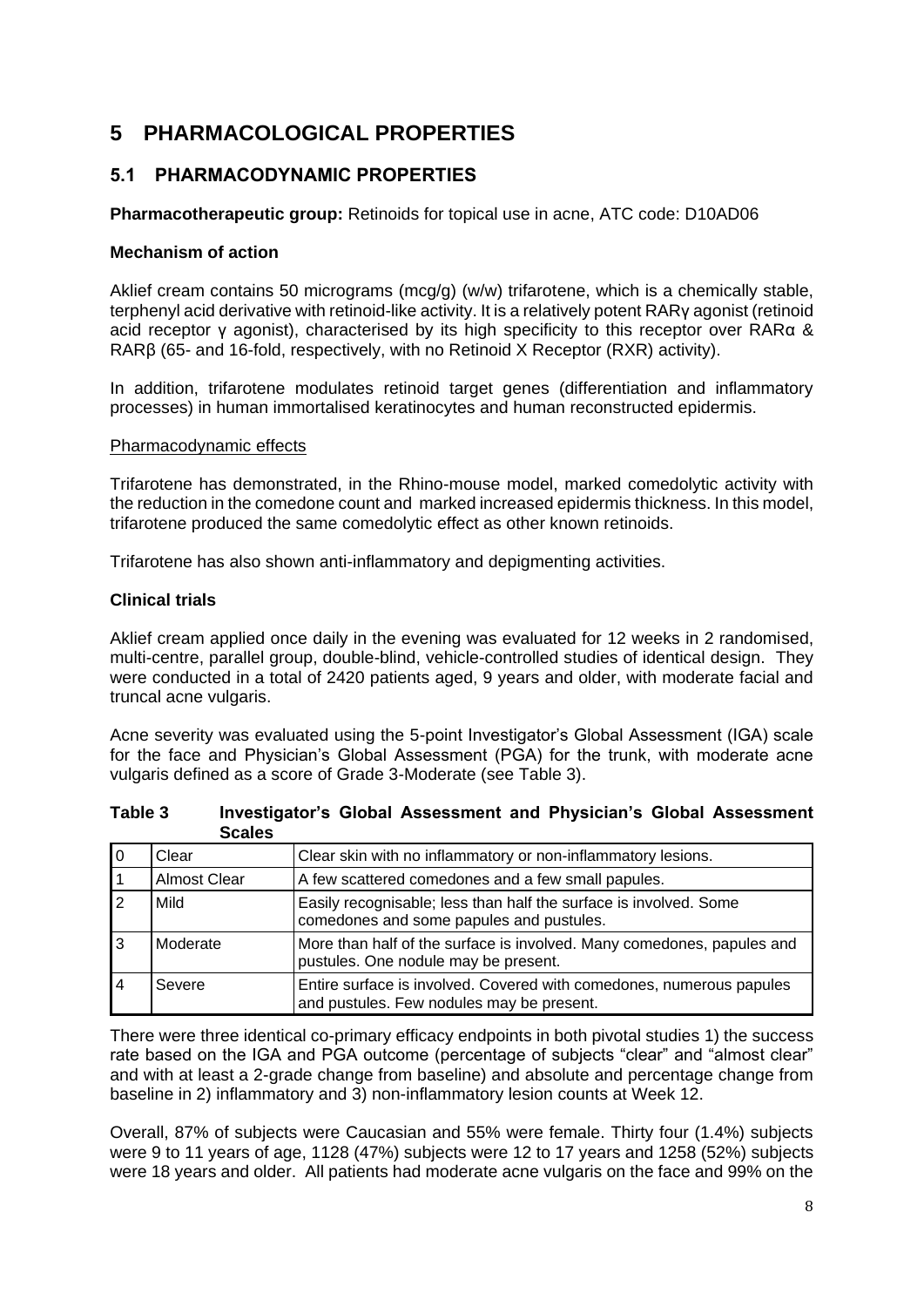trunk. At baseline subjects had between 7 and 200 (average 36) inflammatory lesions on the face and between 0 and 220 (average 38) on the trunk. Additionally subjects had 21 to 305 (average 52) non-inflammatory lesions on the face and 0 to 260 (average 46) on the trunk.

The IGA and PGA success rates, mean absolute, and percent reduction in acne lesion counts from baseline after 12 weeks of treatment are presented in the following tables: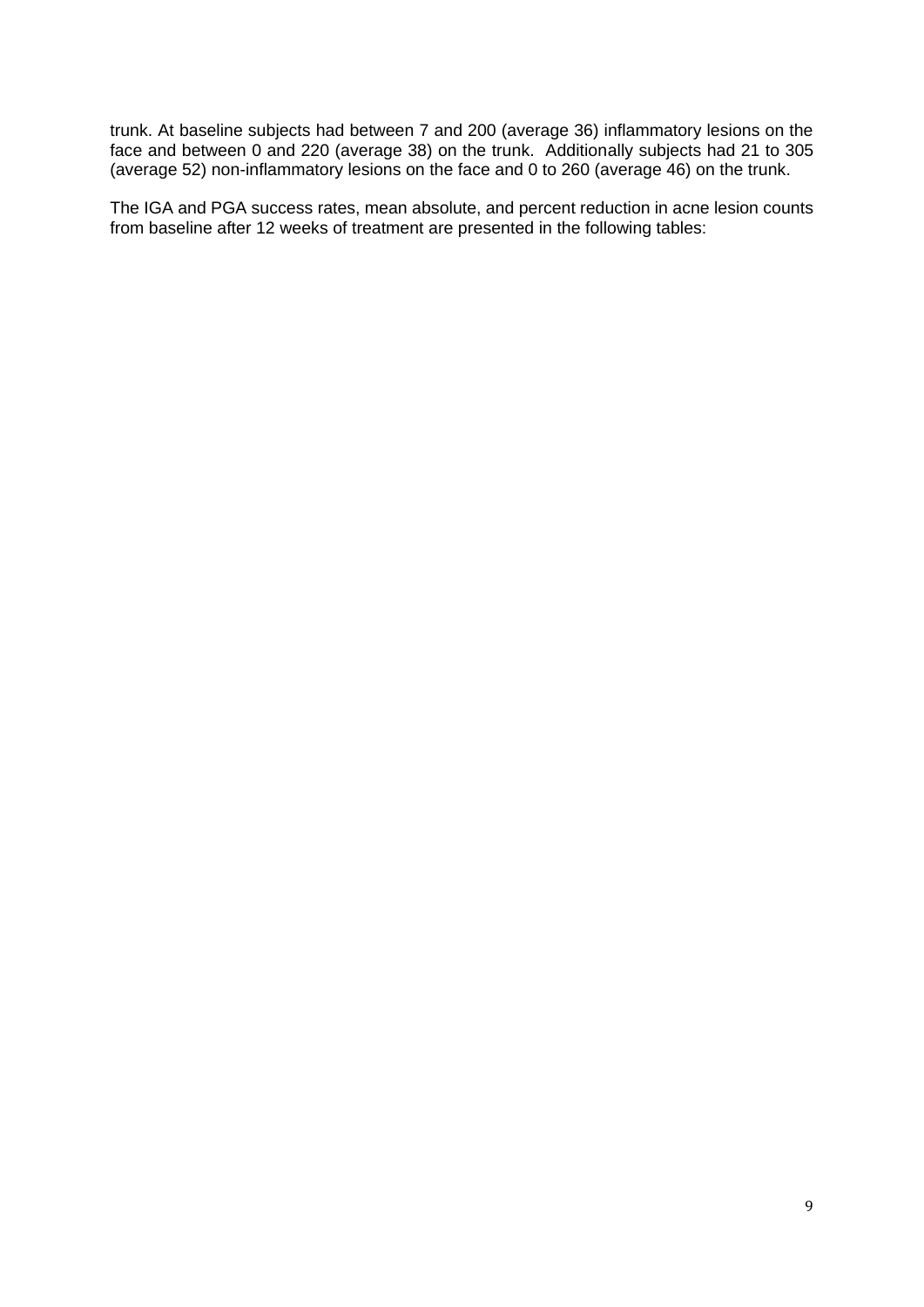#### **Table 4 Facial Acne Improvement in Investigator's Global Assessment and Change in Lesion Counts at Week 12 (Intent-to-Treat; Multiple Imputation)**

| <b>Primary Efficacy Endpoints</b>                                                                        | <b>Study 18251</b>                                  |                  | <b>Study 18252</b>                                        |                  |
|----------------------------------------------------------------------------------------------------------|-----------------------------------------------------|------------------|-----------------------------------------------------------|------------------|
|                                                                                                          | <b>AKLIEF</b> cream                                 | Vehicle<br>cream | <b>AKLIEF</b> cream                                       | Vehicle<br>cream |
|                                                                                                          | $N = 612$                                           | $N = 596$        | $N = 602$                                                 | $N = 610$        |
| IGA Success Rate (%)<br>(At least 2-grade improvement and<br>IGA of "Clear" (0) or "Almost Clear"<br>(1) | 29.4                                                | 19.5             | 42.3                                                      | 25.7             |
| Percent difference from vehicle (95%<br>CI()                                                             | 9.8(4.8, 14.8)<br>$p < 0.001$ vs.<br>Vehicle        |                  | 16.6 (11.3,<br>22.0)<br>$p < 0.001$ vs.<br>Vehicle        |                  |
| <b>Inflammatory Lesions</b><br><b>Mean Absolute Change from Baseline</b>                                 |                                                     |                  |                                                           |                  |
| LS Mean (SE)                                                                                             | $-19.0(0.50)$                                       | $-15.4(0.51)$    | $-24.2(0.51)$                                             | $-18.7(0.51)$    |
| LS Mean Difference from vehicle (95%<br>CI()                                                             | $-3.6$ $(-4.9, -2.2)$<br>$p < 0.001$ vs.<br>Vehicle |                  | $-5.6$ $(-6.9, -4.3)$<br>$p < 0.001$ vs.<br>Vehicle       |                  |
| <b>Supportive Endpoint</b><br>Mean Percent Change from Baseline (%)                                      |                                                     |                  |                                                           |                  |
| Mean (SE)                                                                                                | 15.7 (0.52)                                         | 19.3 (0.64)      | 12.0(0.51)                                                | 17.6 (0.58)      |
| Mean Percent Change from Baseline                                                                        | $-54.4$<br>$p < 0.001$ vs.<br>Vehicle               | $-44.8$          | $-66.2$<br>$p < 0.001$ vs.<br>Vehicle                     | $-51.2$          |
| <b>Non-inflammatory Lesions</b><br><b>Mean Absolute change from Baseline</b>                             |                                                     |                  |                                                           |                  |
| LS Mean (SE)                                                                                             | $-25.0(0.87)$                                       | $-17.9(0.87)$    | $-30.1(0.71)$                                             | $-21.6(0.71)$    |
| LS Mean Difference from vehicle (95%<br>CI()                                                             | $-7.1$ $(-9.4, -4.8)$<br>$p < 0.001$ vs.<br>Vehicle |                  | $-8.5$ ( $-10.3$ , $-$<br>6.6) $p < 0.001$<br>vs. Vehicle |                  |
| <b>Supportive Endpoint</b><br>Mean Percent Change from Baseline (%)                                      |                                                     |                  |                                                           |                  |
| Mean (SE)                                                                                                | 28.0 (1.08)                                         | 34.5 (1.22)      | 20.6 (0.71)                                               | 28.9 (0.97)      |
| Mean Percent Change from Baseline                                                                        | $-49.7$<br>$p < 0.001$ vs.<br>Vehicle               | $-35.7$          | $-57.7$<br>$p < 0.001$ vs.<br>Vehicle                     | $-43.9$          |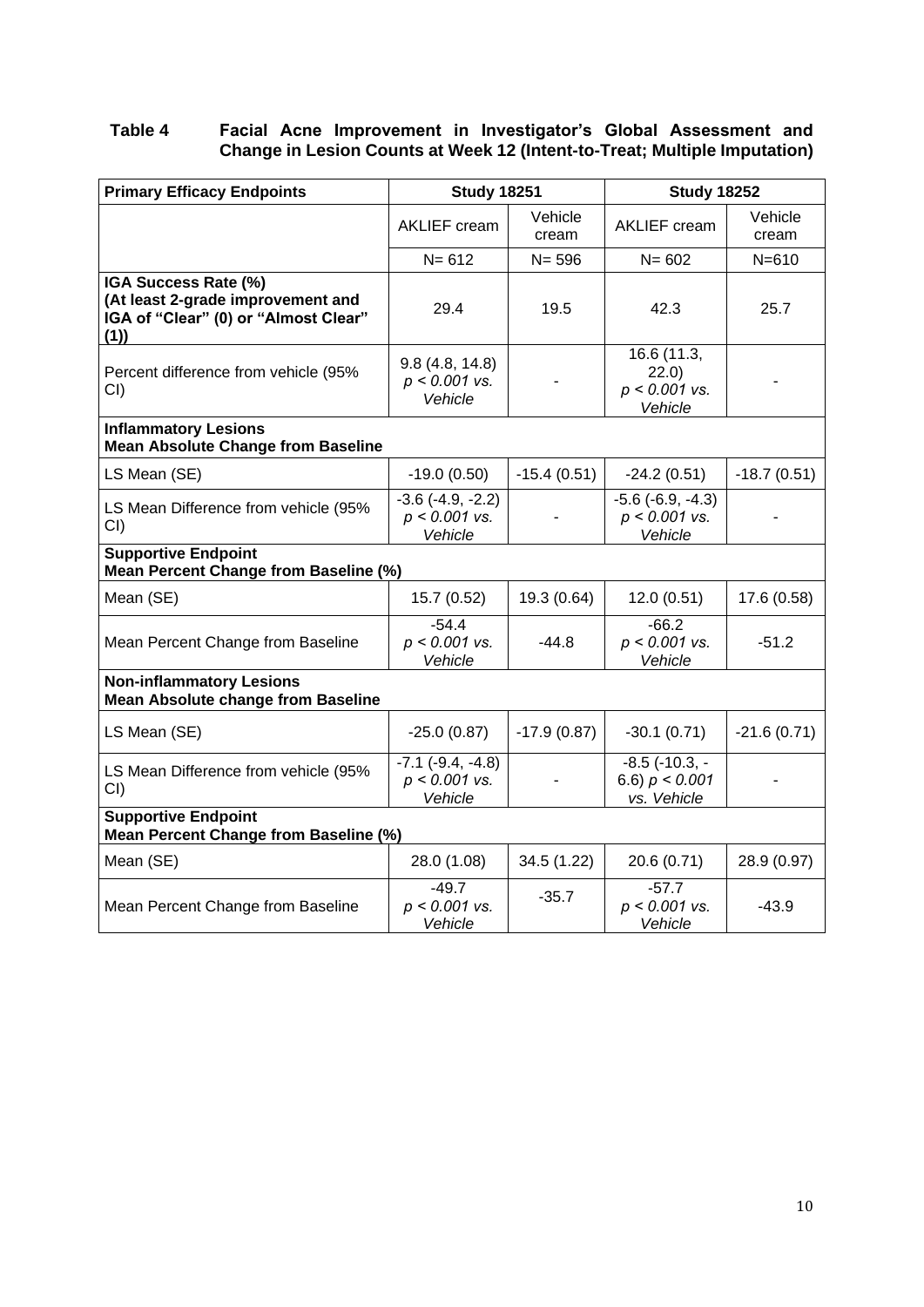#### **Table 5 Truncal Acne Improvement in Physician's Global Assessment and Change in Lesion Counts at Week 12 (Intent-to-Treat on the Trunk, Multiple Imputation)**

| <b>Secondary Endpoints</b>                                                                               | <b>Study 18251</b>                                   |                  | <b>Study 18252</b>                                       |                  |
|----------------------------------------------------------------------------------------------------------|------------------------------------------------------|------------------|----------------------------------------------------------|------------------|
|                                                                                                          | <b>AKLIEF</b><br>cream                               | Vehicle<br>cream | <b>AKLIEF</b> cream                                      | Vehicle<br>cream |
|                                                                                                          | $N = 600$                                            | $N = 585$        | $N = 598$                                                | $N = 609$        |
| PGA Success Rate (%)<br>(At least 2-grade improvement and<br>PGA of "Clear" (0) or "Almost Clear"<br>(1) | 35.7                                                 | 25.0             | 42.6                                                     | 29.9             |
| Percent difference from vehicle (95%<br>CI()                                                             | 10.7(5.4, 16.1)<br>p< 0.001 vs.<br>Vehicle           |                  | 12.7 (7.2, 18.2)<br>p< 0.001 vs.<br>Vehicle              |                  |
| <b>Inflammatory Lesions</b><br><b>Mean Absolute Change from Baseline</b>                                 |                                                      |                  |                                                          |                  |
| LS Mean (SE)                                                                                             | $-21.4(0.54)$                                        | $-18.8(0.55)$    | $-25.5(0.59)$                                            | $-19.8(0.58)$    |
| LS Mean Difference from vehicle (95%<br>CI)                                                              | $-2.5$ $(-4.0, -1.1)$<br>$p < 0.001$ vs.<br>Vehicle) |                  | $-5.7$ $(-7.2, -4.2)$<br>$p < 0.001$ vs.<br>Vehicle      |                  |
| <b>Supportive Endpoint</b><br>Mean Percent Change from Baseline (%)                                      |                                                      |                  |                                                          |                  |
| Mean (SE)                                                                                                | 15.9 (0.60)                                          | 17.9 (0.64)      | 13.5(0.57)                                               | 18.8 (0.71)      |
| Mean Percent Change from Baseline                                                                        | $-57.4$<br>$p < 0.001$ vs.<br>Vehicle                | $-50.0$          | $-65.4$<br>$p < 0.001$ vs.<br>Vehicle                    | $-51.1$          |
| <b>Non-inflammatory Lesions</b><br><b>Mean Absolute Change from Baseline</b>                             |                                                      |                  |                                                          |                  |
| LS Mean (SE)                                                                                             | $-21.9(0.93)$                                        | $-17.8(0.94)$    | $-25.9(0.67)$                                            | $-20.8(0.66)$    |
| LS Mean Difference from vehicle (95%<br>CI()                                                             | $-4.1$ $(-6.6, -1.7)$<br>$p = 0.001$ vs.<br>Vehicle  |                  | $-5.0$ ( $-6.8$ , $-3.3$ )<br>$p < 0.001$ vs.<br>Vehicle |                  |
| <b>Supportive Endpoint</b><br>Mean Percent Change from Baseline (%)                                      |                                                      |                  |                                                          |                  |
| Mean (SE)                                                                                                | 24.5 (1.01)                                          | 29.4 (1.17)      | 20.5 (0.78)                                              | 24.5 (0.77)      |
| Mean Percent Change from Baseline                                                                        | $-49.1$<br>$p < 0.001$ vs.<br>Vehicle                | $-40.3$          | $-55.2$<br>$p < 0.001$ vs.<br>Vehicle                    | $-45.1$          |

#### Paediatric population

Age group 12 to 17 years: In the phase 3 studies a total of 1128 children aged 12 to 17 years with moderate acne vulgaris were included: 573 of them in study 18251 and 555 children in study 18252.

#### **Long-term efficacy**

In **Study 3**, a one-year open label safety study of 435 patients, 12 years and older (210 children completed 52 weeks of the study), with moderate facial and truncal acne vulgaris, Aklief cream demonstrated a clinically meaningful improvement with IGA and PGA success rates increasing: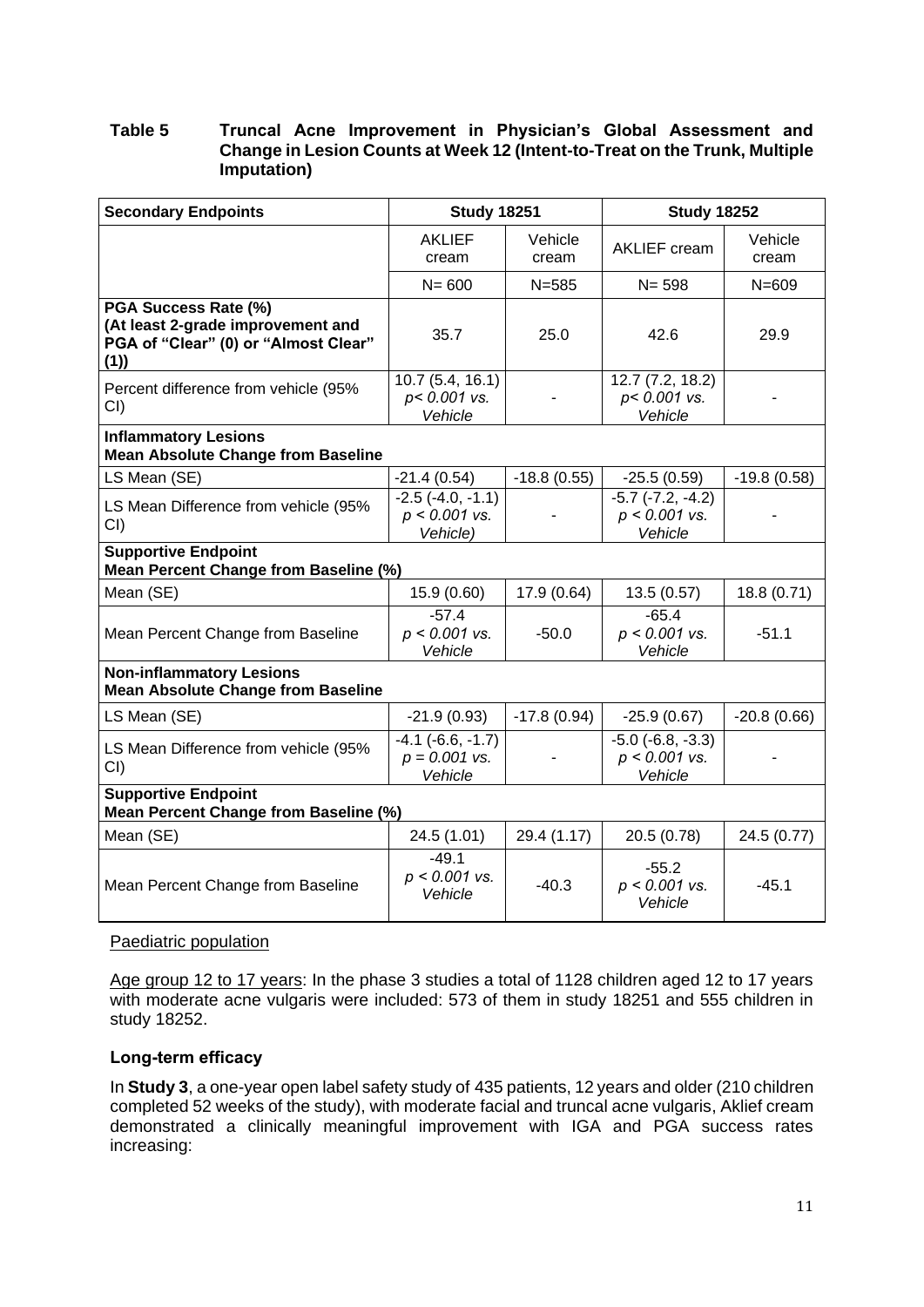- from 26.3% at Week 12 visit to 65.9% at Week 52 visit for the face and
- from 38.9% at Week 12 visit to 67.1% at Week 52 visit for the trunk, respectively.

IGA and PGA success experienced by the same subject increased from 21.9% at Week 12 to 58.2% at Week 52.

## **5.2 PHARMACOKINETIC PROPERTIES**

#### **Absorption**

The absorption of trifarotene from Aklief cream was evaluated in adult and paediatric (10- 17 years old) subjects with acne vulgaris. Subjects were treated once daily for 30 days with 2 grams/day of Aklief applied on the face, shoulders, chest, and upper back.

Overall, systemic exposure levels were low and similar between adults and paediatric populations.

After 4 weeks treatment, seven of nineteen (37%) adult subjects had quantifiable trifarotene plasma levels.  $C_{\text{max}}$  ranged from below the limit of quantification (LOQ < 5 pg/mL) to 10 pg/mL and AUC  $_{0.24h}$  ranged from 75 to 104 pg.hr/mL.

Three of the seventeen (18%) of paediatric subjects presented quantifiable systemic exposure.  $C_{\text{max}}$  ranged from below the limit of quantification (LOQ  $<$  5 pg/mL) to 9 pg/mL and AUC  $_{0.24h}$ ranged from 89 to 106 pg.hr/mL.

Steady state conditions were achieved in both adult and paediatric subjects following 2 weeks of topical administration. No drug accumulation is expected with long-term use.

#### **Distribution**

Trifarotene penetrates into the skin with an exponential distribution from the stratum corneum to the epidermis and dermis.

An *in vitro* study demonstrated that trifarotene is greater than 99.9% bound to plasma proteins. No significant binding of trifarotene to erythrocytes was observed.

#### **Metabolism**

*In vitro* studies using human hepatic microsomes and recombinant CYP450 enzymes have shown that trifarotene is primarily metabolised by CYP2C9 and to a lesser extent by CYP3A4, CYP2C8 and CYP2B6.

#### **Excretion**

In nonclinical studies, trifarotene is primarily excreted by the faeces.

### **5.3 PRECLINICAL SAFETY DATA**

#### **Genotoxicity**

Based on the weight of evidence, Aklief cream was considered negative in an in vitro bacterial reverse mutation (Ames) assay, an in vitro mouse lymphoma assay with L5178Y/TK+/-cells and an in vivo micronucleus assay in rats. While an equivocal result was seen an in vitro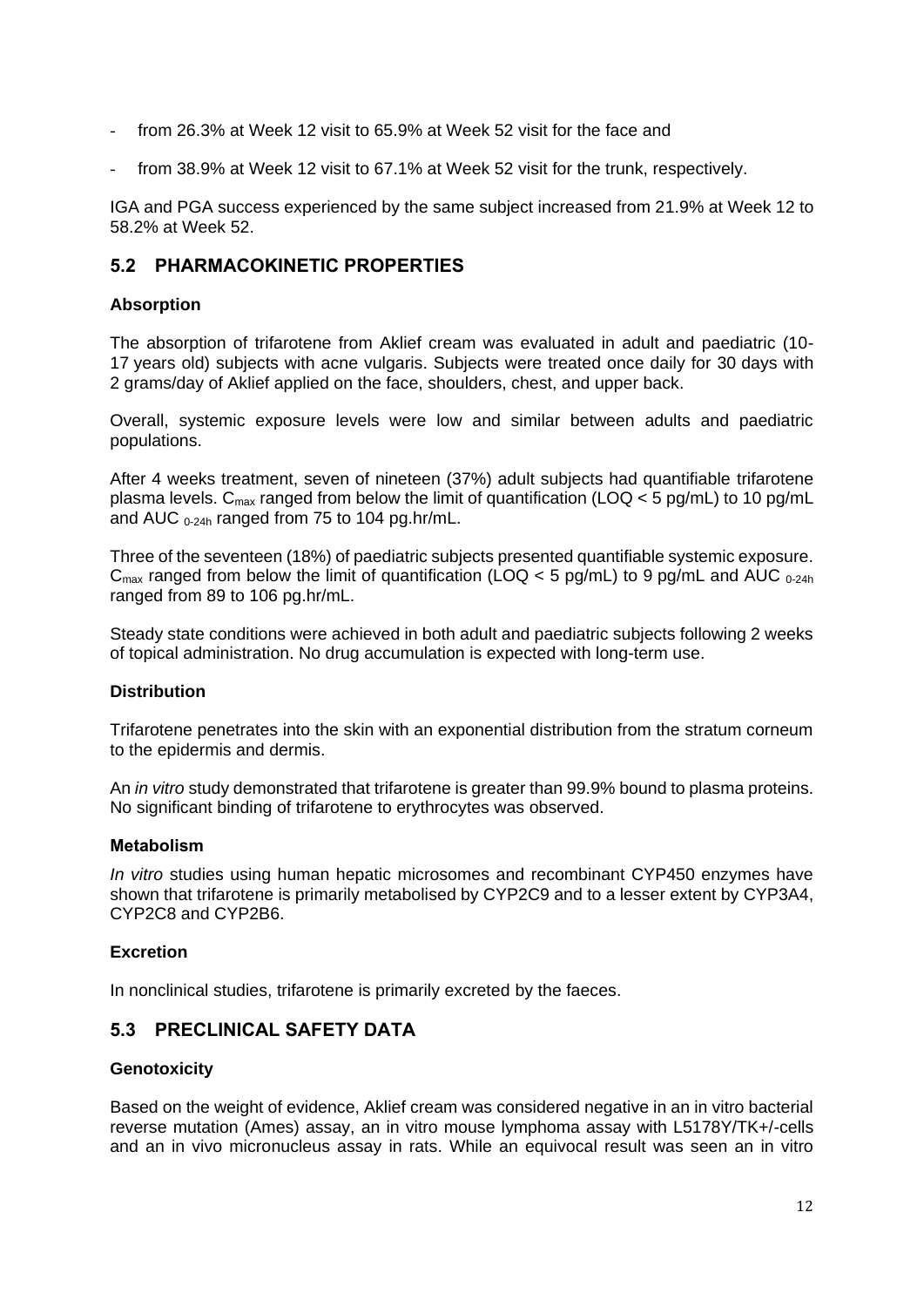micronucleus assay in primary human lymphocytes, the weight of evidence indicates a low genotoxic potential with trifarotene.

### **Carcinogenicity**

Trifarotene was not carcinogenic when topically applied to mice daily for up to 24 months in the vehicle of Aklief cream at doses of up to 0.02 mg/kg (at a concentration of 0.001% w/w). Systemic exposure at the highest dose in mice was 90-fold greater than the anticipated maximum human exposure with Aklief cream. Trifarotene was also not carcinogenic when administered orally in a solution to rats daily for up to 24 months at doses of up to 0.75 mg/kg/day in males and 0.2 mg/kg/day in females. Systemic exposure at the highest dose in rats was 642-(males) and 1642-fold (females) times greater than the anticipated human exposure at the MRHD of Aklief cream.

# **6 PHARMACEUTICAL PARTICULARS**

## **6.1 LIST OF EXCIPIENTS**

- Allantoin
- Simulgel 600 PHA (acrylamide/sodium acryloyldimethyltaurate copolymer, isohexadecane, polysorbate 80, sorbitan oleate)
- Cyclomethicone
- Ethanol
- Phenoxyethanol
- Propylene glycol
- Medium chain triglycerides
- Purified water

## **6.2 INCOMPATIBILITIES**

Not applicable.

## **6.3 SHELF LIFE**

2 years

After first opening: use within 6 months.

## **6.4 SPECIAL PRECAUTIONS FOR STORAGE**

This medicinal product does not require any special storage condition.

### **6.5 NATURE AND CONTENTS OF CONTAINER**

#### **[Tube, Physician's sample]**

### **[5 g]**

White Low-density polyethylene (LDPE)/Aluminium (Al)/High density polyethylene (HDPE) laminated tubes with a white high-density polyethylene (HDPE) head and a white polypropylene (PP) closure.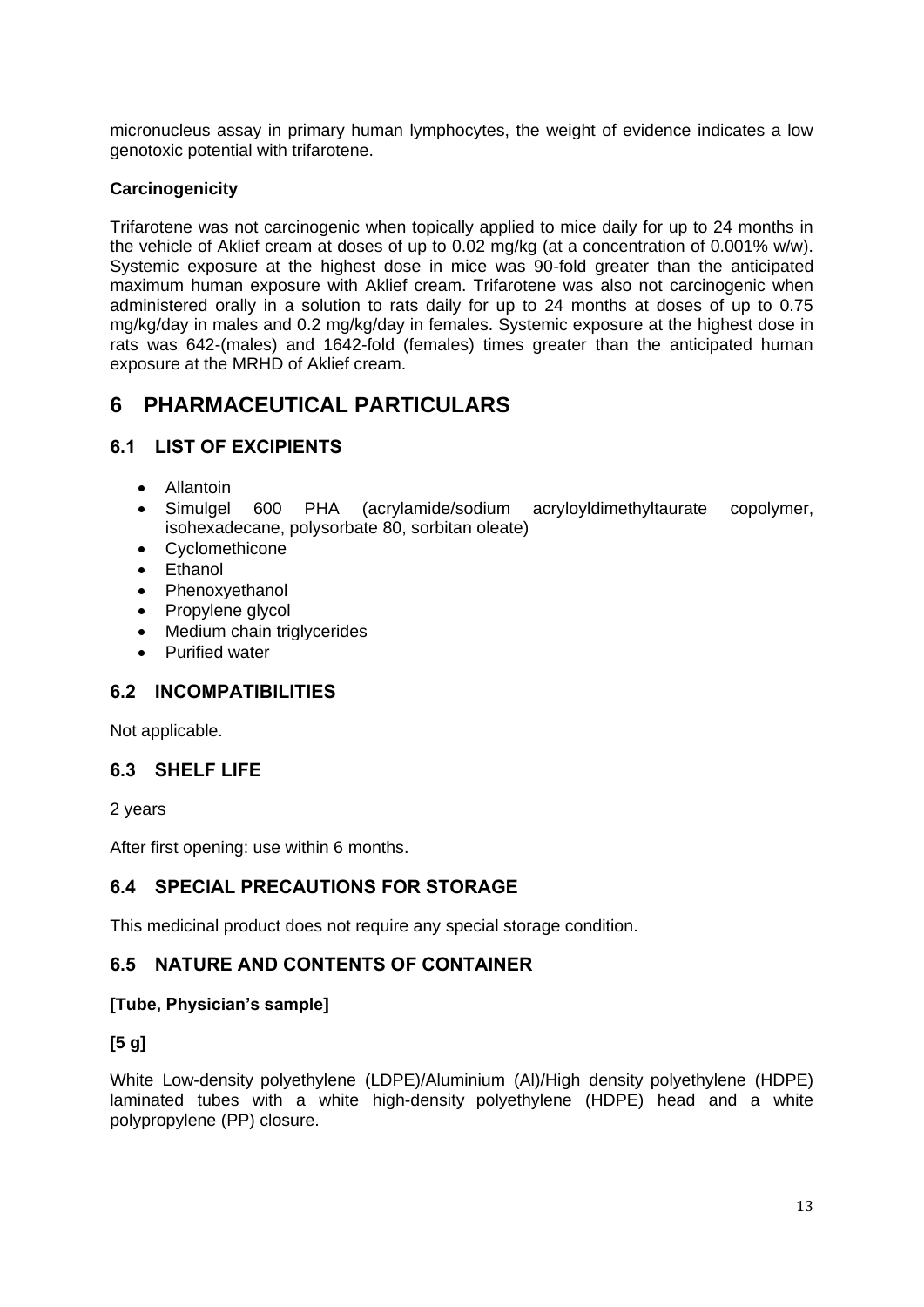## **[Multidose container with airless pump system]**

## **[15g; 30g; 75g]**

Polypropylene (PP)/High density polyethylene (HDPE) white airless bottle closed with a white polypropylene (PP) pump and a white polypropylene (PP) overcap.

Pack sizes: 1 tube of 5 g; 1 bottle of 15, 30 or 75 g.

Not all pack sizes may be marketed.

## **6.6 SPECIAL PRECAUTIONS FOR DISPOSAL**

Any unused medicinal product or waste material should be disposed of in accordance with local requirements.

### **6.7 PHYSICOCHEMICAL PROPERTIES**

#### **Australian Approved Name (AAN):** TRIFAROTENE

**Chemical structure**

**OH**  $HO$ 

**Molecular Formula: C<sub>29</sub>H<sub>33</sub>NO<sub>4</sub>** 

**Molecular Weight:** 459.6

**CAS number:** 895542-09-3

# **7 MEDICINE SCHEDULE (POISONS STANDARD)**

S4 – Prescription Only Medicine